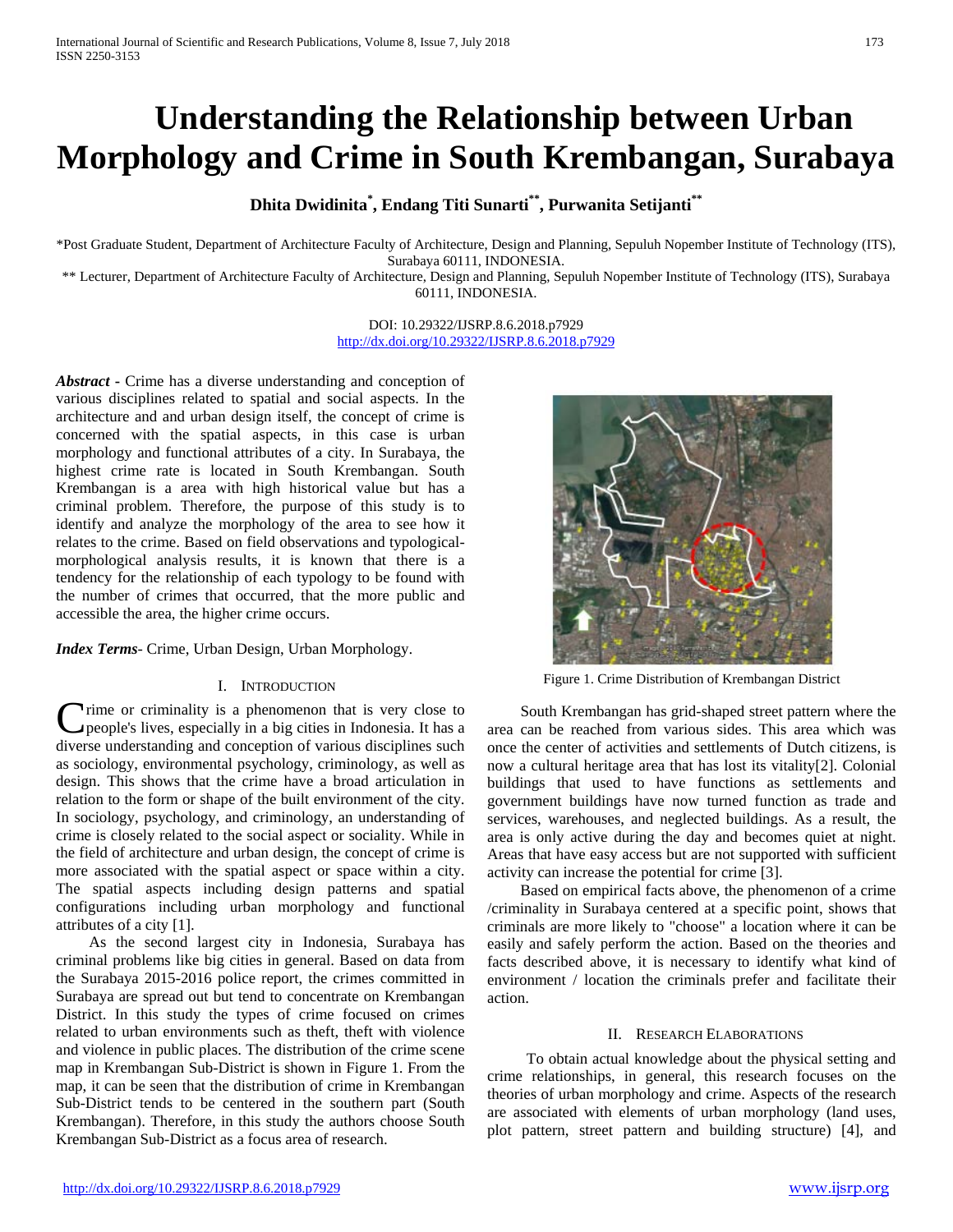analyzed it using typological-morphological analysis. The main objectives of this process of analysis are [5]:

- 1. To find the stability and/or slow changes of the things that form one type of object architecture studied.
- 2. To create a description of the typology shown by various city artifacts such as roads, buildings, public space, and others.
- 3. To identify the structure of linkages and/relationships between parts of the city.
- 4. To study the formation and dynamics of the type and structure of architectural objects studied.

Data collection in the study is divided into two parts, among them are:

| Observation (as main | Visits to the location intensively to  |  |
|----------------------|----------------------------------------|--|
| data)                | observe the physical form of the       |  |
|                      | environment and conduct survey         |  |
|                      | institutions in Surabaya Police        |  |
|                      | Headquarters to obtain crime rate data |  |
|                      | in Surabaya.                           |  |
| Interviews (as       | Interviews for residents and strangers |  |
| supporting data)     | to find out where the location that    |  |
|                      | crime often occurs and cause fear of   |  |
|                      | crime.                                 |  |

# Table 1 Data Collection Techniques

### III. RESULTS AND FINDINGS

## *A. Administrative Boundary of the Study Area*

Administratively, Krembangan Selatan Sub-district is included in Krembangan District, Development Unit (UP) V Tanjung Perak. In RTRW Surabaya 2015 UP V has the main functions as a port, military area, strategic industrial area, and trade and services.



Figure 2. Administrative Boundary of Study Area

South Krembangan Sub-district has administrative boundaries as follows:

- North Boundary: Nelayan Street and Sampoerna Street
- South Boundary: Bubutan Sub-district
- East Boundary: Kalimas River
- West Boundary: Indrapura Street

## *B. Crime Distribution in Study Area*



Figure 3. Crime Distribution map of South Krembangan

## *C. Typological-Morphological Analysis*

Typological-morphological analysis (typology and morphology) is an analysis that focuses on urban tissue / urban fabric structure. Urban tissue can be described as a set of rules, which is described as a unique combination of existing morphological components of land use - plot patterns – street patterns - building structures [7].

## *1. Land Uses*

Land use is a key component in the region's growth. This component is considered as an activity system generator (activity system) that determines the pattern and direction of growth of the region [6].



Based on Figure 4 it can be seen that the study area has diverse land uses, but there are three dominant land use functions, that is trade and services, public facilities and settlements. Trade and services mostly located in the north (Rajawali and Veteran corridors) and perimeter segments of residential areas. Public facilities mostly in the south (Indrapura, Kepanjen and Sikatan corridors), and settlements located in the eastern part. While the use of land with small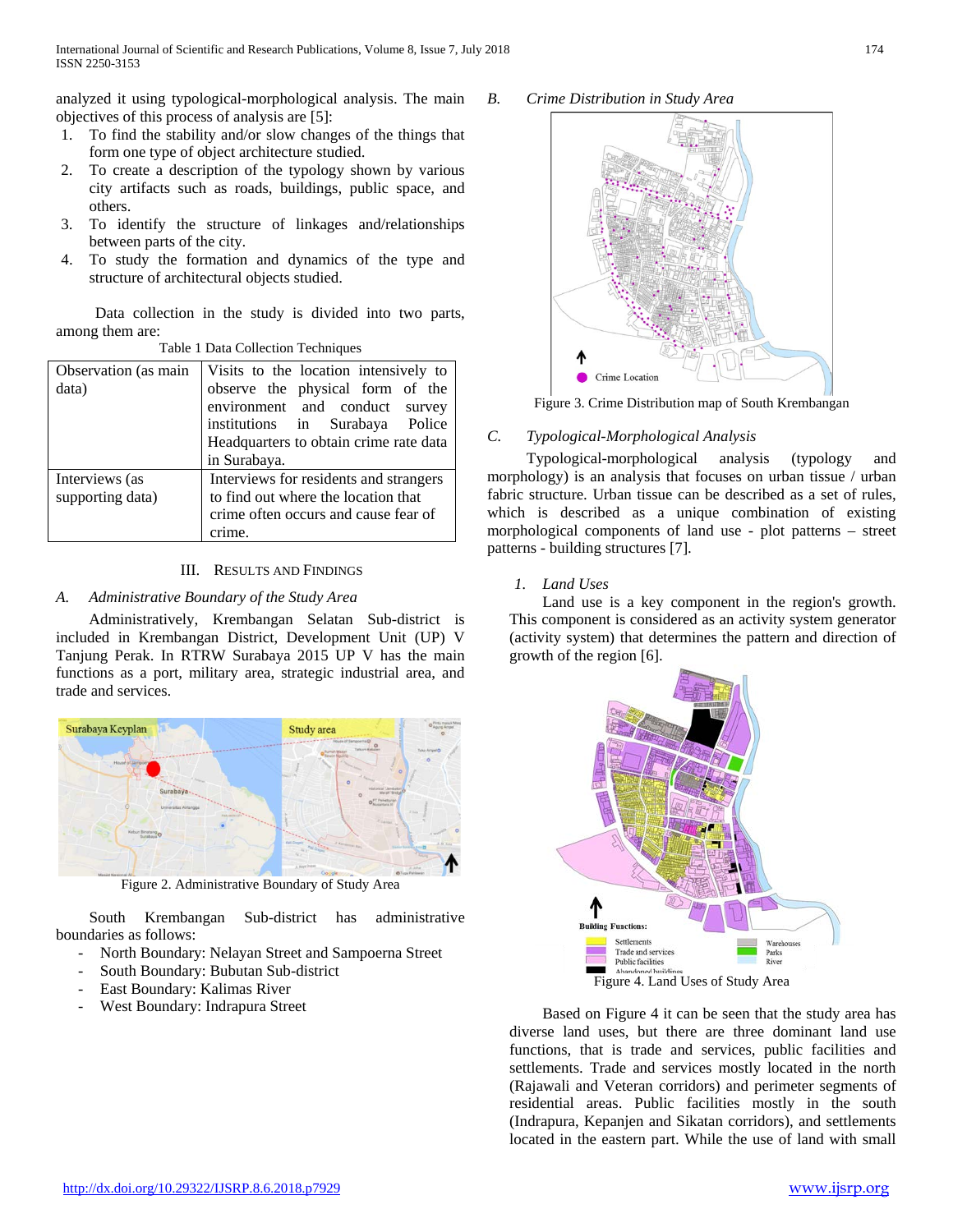portions in this area is the Park and warehousing located in the north.

In relation to the crime, the land use map and crime distribution are overlaid as follows:



From the map it is found that out of 144 reported crimes, most occured around public areas, that is service trade and public facilities 113 cases (78.5%) , while the rest in the settlements area 15 cases (10.4%), warehousing 11cases (7.6%) and Open spaces 5 cases (3.5%). Because the open space has a small area and is partly as a passive park, the crimes that occur in this area can not be used as a reference.

## 2. *Plot Pattern*

The plot pattern or typology is a solid void configuration within an area [6]. Plot pattern in South Krembangan is currently dominated by grid pattern in the middle of the region, while in the south and east areas bordering the Kalimas River is curvilinear. Here is a figureground map development of South Krembangan Sub-district:





The pattern of the plot was formed based on the development of the area that started since the Dutch East Indies government, where the initial form of the plot is grid. As the area widened, the grid shape adjusted to existing land with small rivers, thus creating a clipped grid shape that resembled a square and trapezoidal blend [8]. In addition, the development of the area that is right on the Kalimas River creates a curvilinear pattern. The solid void configuration in this region will affect the shape of the street pattern.

## *3. Street Pattern*

The street pattern is a liaison system within the area. Based on the previously described solid void configuration, the road network formed within the grid-shaped region. Road network pattern in the form of grid, creating many intersections of roads within the area and causing the Village of South Krembangan has an "open" characteristic. It provides enough access options that can be taken by pedestrians or other road users to enter the area.

From the survey results, it found that the study area has 4 levels of hierarchy of streets namely, secondary artery street, secondary collector street, secondary local street, and neighborhood street. A street hierarchy is a grouping of roads based on: road function, government administration and axis loads involving vehicle dimensions and weight.

The street hierarchy within the study area marks a different level of privacy: public – semi-public – semi-private - private. Privacy in an urban environment is the process of arranging interactions with others aimed at increasing or decreasing interactions [9]. The level of privacy within the study area is affected by physical boundaries such as road hierarchy, road width, road material, and fences. Here is a map showing the street privacy within the study area:



Figure 7. Street Privacy Level Map of Study Area

Table 2 Street Privacy Typologies of Study Area

| Typology      | Characteristics                                                                                                                                           |
|---------------|-----------------------------------------------------------------------------------------------------------------------------------------------------------|
| <b>Public</b> | Public street is a secondary arterial road that                                                                                                           |
| street        | has a high vehicle intensity with a width of<br>road between 9-15 m with asphalt material.<br>This road is a liaison within the city with easy<br>access. |
| Semi-         | Semi - public street are collector street and                                                                                                             |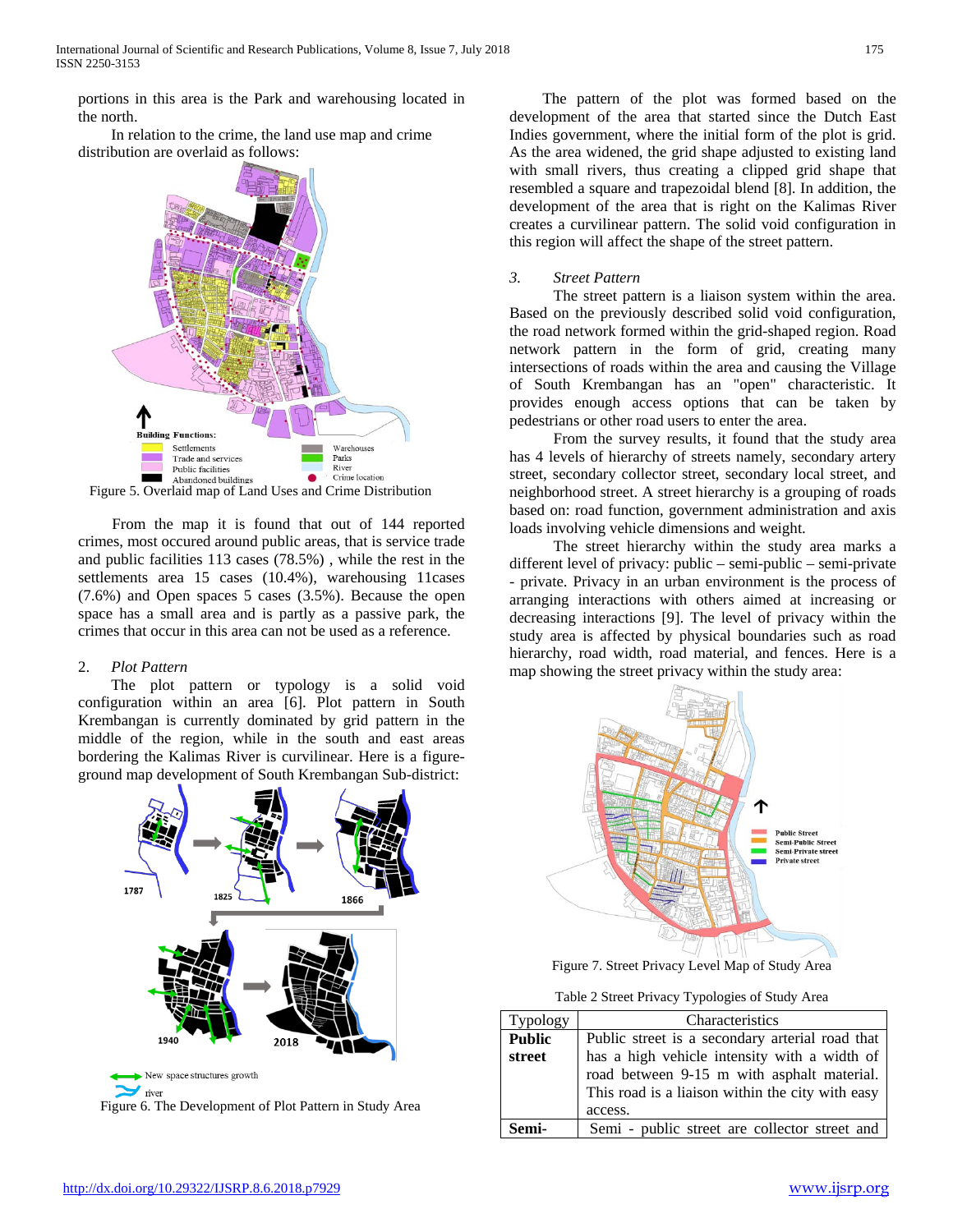| Typology       | Characteristics                                   |
|----------------|---------------------------------------------------|
| <b>Public</b>  | local street that exist in areas with road widths |
| <b>Street</b>  | between 5-8m and using asphalt materials.         |
|                | The intensity of the vehicles and activities that |
|                | occur is lower than the public street.            |
| Semi-          | Semi-private street is a 3-6 m wide road with     |
| <b>Private</b> | paving material. This street can be passed by     |
| street         | the general public but because it uses paving     |
|                | material, vehicles users cannot pass this road    |
|                | at high speed.                                    |
| <b>Private</b> | Private street are 2-3.5 m wide roads whose       |
| street         | access is limited only by locals by adding a      |
|                | fence to the entry area. This is done to          |
|                | minimize the entry of stranger into the area.     |

In relation to the crime, the street privacy map and crime distribution are overlaid as follows:



Figure 8. Overlaid map of Street Privacy Level and Crime Distribution

When viewed from overlay map of street privacy with the number of crimes that occurred (Figure 8) it was found that the most frequent crimes occurred on public roads were 95 cases (69.4%) , semi-public roads 31 cases (21.5%), semi private road 7 cases (4.9%) and private road 6 cases (4.2%).

# *4. Building Structures*

Building Structure is discussed through two aspects: mass building arrangement and architecture of the building. Here is the typology of building structures in the area of study:

| Table 3 Building Structure Typologies of Study Area |  |  |
|-----------------------------------------------------|--|--|
|                                                     |  |  |

| <b>Typology</b> | Descriptions                                                                                                                           |  |
|-----------------|----------------------------------------------------------------------------------------------------------------------------------------|--|
| Typology A      | This typology is mostly                                                                                                                |  |
|                 | located in residential areas.<br>Comparison between height<br>and width of the road creates<br>narrow and intimate<br>a<br>atmosphere. |  |
| Typology B      | In this typology the balance                                                                                                           |  |
|                 | is achieved between the<br>building and the distance<br>between them. Sense of<br>enclosure can still be felt.                         |  |

| Typology          | Descriptions                                                   |
|-------------------|----------------------------------------------------------------|
|                   | There is a fence that can<br>limit both public and private     |
|                   | areas.                                                         |
| Typology C        | In this typology,<br>the<br>impression of the space that       |
|                   | is formed is still balanced,<br>but the road space is not well |
|                   | supervised due to the high<br>wall that limits the building    |
|                   | by road.                                                       |
| <b>Typology D</b> | This typology has a wide                                       |
|                   | path. With the availability of                                 |
|                   | pedestrian way, then this                                      |
|                   | typology becomes a room                                        |
|                   | that is comfortable enough                                     |
|                   | to walk, thus allowing a lot                                   |
|                   | of pedestrian activity in it.                                  |
| Typology E        | With a path that is too wide,                                  |
|                   | the typology of this sense of                                  |
|                   | enclosure is reduced so that                                   |
|                   | supervision in the street                                      |
|                   | space becomes increasingly                                     |
|                   | decreased.                                                     |

Here a building structure and crime distribution map of study area:



Figure 9. Overlaid map of Building Structure tipologies and Crime Distribution

Furthermore, in discussing the structure of buildings is important to assess the character of the region through the physical condition of the buildings that make up the area. The area of study that developed since the colonial era led to the many Dutch heritage buildings. The buildings there are still functioning and maintained, but there are also less well maintained even been abandoned or turned into a warehouse. Abandoned buildings are likely to cause fear of crime is a fear created by situations and circumstances that make people feel vulnerable to crime. Here is a map of the fear of crime depicted by local residents as well as foreigners within the study area: